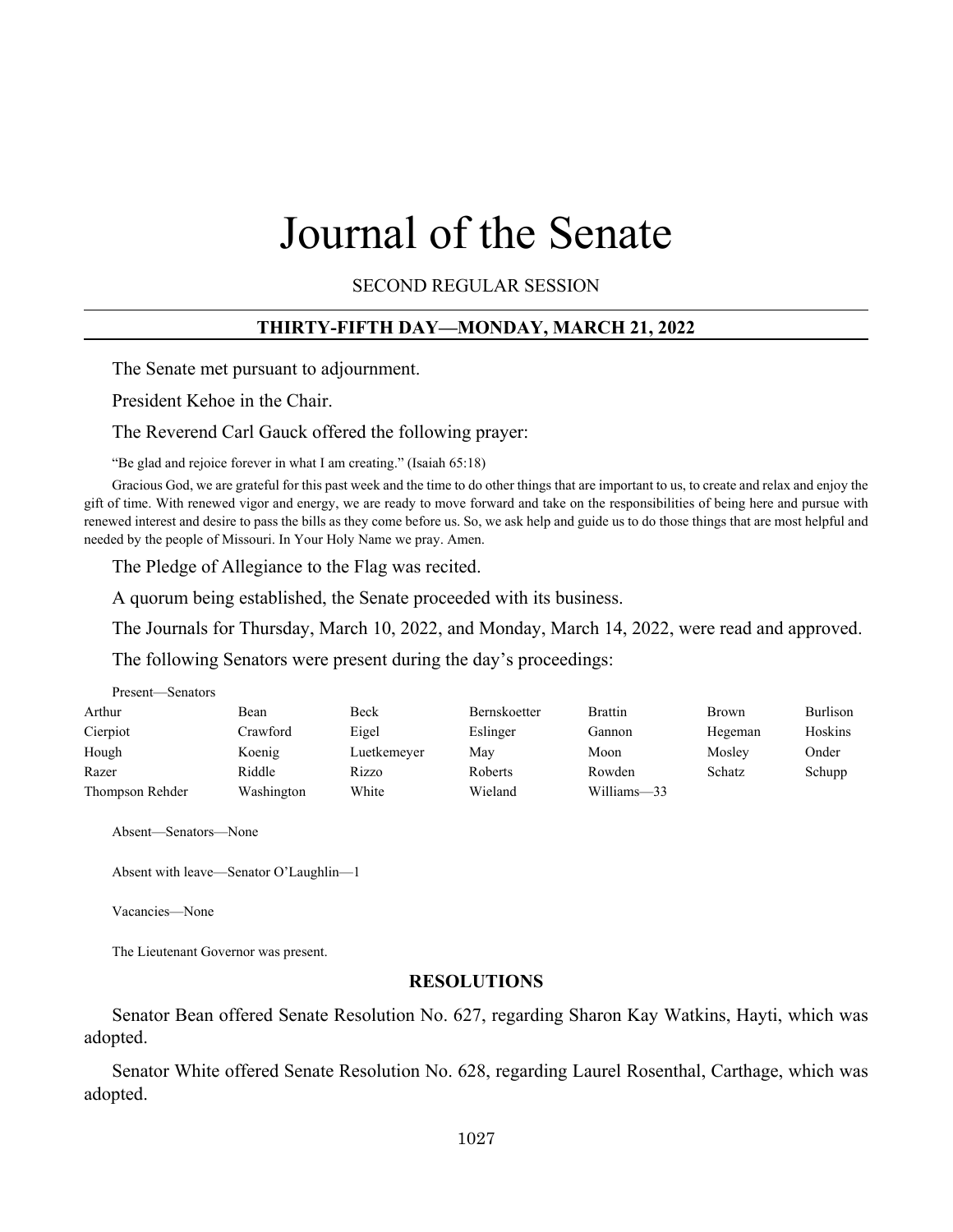Senator Rowden offered Senate Resolution No. 629, regarding Ashley Wilkerson, Springfield, which was adopted.

Senator Rowden offered Senate Resolution No. 630, regarding Annie Casburn, Columbia, which was adopted.

Senator Rowden offered Senate Resolution No. 631, regarding Austin Spratt, Columbia, which was adopted.

Senator Rowden offered Senate Resolution No. 632, regarding Rebecca Croon, Columbia, which was adopted.

Senator Williams offered Senate Resolution No. 633, regarding the death of former State Representative Cora Faith Walker, Ferguson, which was adopted.

Senator White offered Senate Resolution No. 634, regarding David K. Hertzberg, Oronogo, which was adopted.

Senator White offered Senate Resolution No. 635, regarding Sharon Beshore, Joplin, which was adopted.

Senator Mosley offered Senate Resolution No. 636, regarding Lakyia Bell-le'Sueur, which was adopted.

Senator Hough offered Senate Resolution No. 637, regarding Starr Kohler, Springfield, which was adopted.

Senator Thompson Rehder offered Senate Resolution No. 638, regarding Maddix Sneed, which was adopted.

Senator White offered Senate Resolution No. 639, regarding the Missouri Small Business Development Center at Missouri Southern State University, Joplin, which was adopted.

Senator Rowden offered Senate Resolution No. 640, regarding Bella Vaca, Booneville, which was adopted.

Senator Hough offered Senate Resolution No. 641, regarding the Fiftieth Anniversary of 94.7 KTTS-FM, Springfield, which was adopted.

Senator Rowden offered Senate Resolution No. 642, regarding Libby Martin, Columbia, which was adopted.

Senator Brattin offered Senate Resolution No. 643, regarding Vincent Alan Anzalone, Deepwater, which was adopted.

Senator Brown offered Senate Resolution No. 644, regarding the death of Sherry Catherine Hashagen, St. James, which was adopted.

Senator Brown offered Senate Resolution No. 645, regarding Chloe Cobb, Leasburg, which was adopted.

Senator Hegeman offered Senate Resolution No. 646, regarding Lily Curley, which was adopted.

Senator Wieland offered Senate Resolution No. 647, regarding Marley Ringwall, Cedar Hill, which was adopted.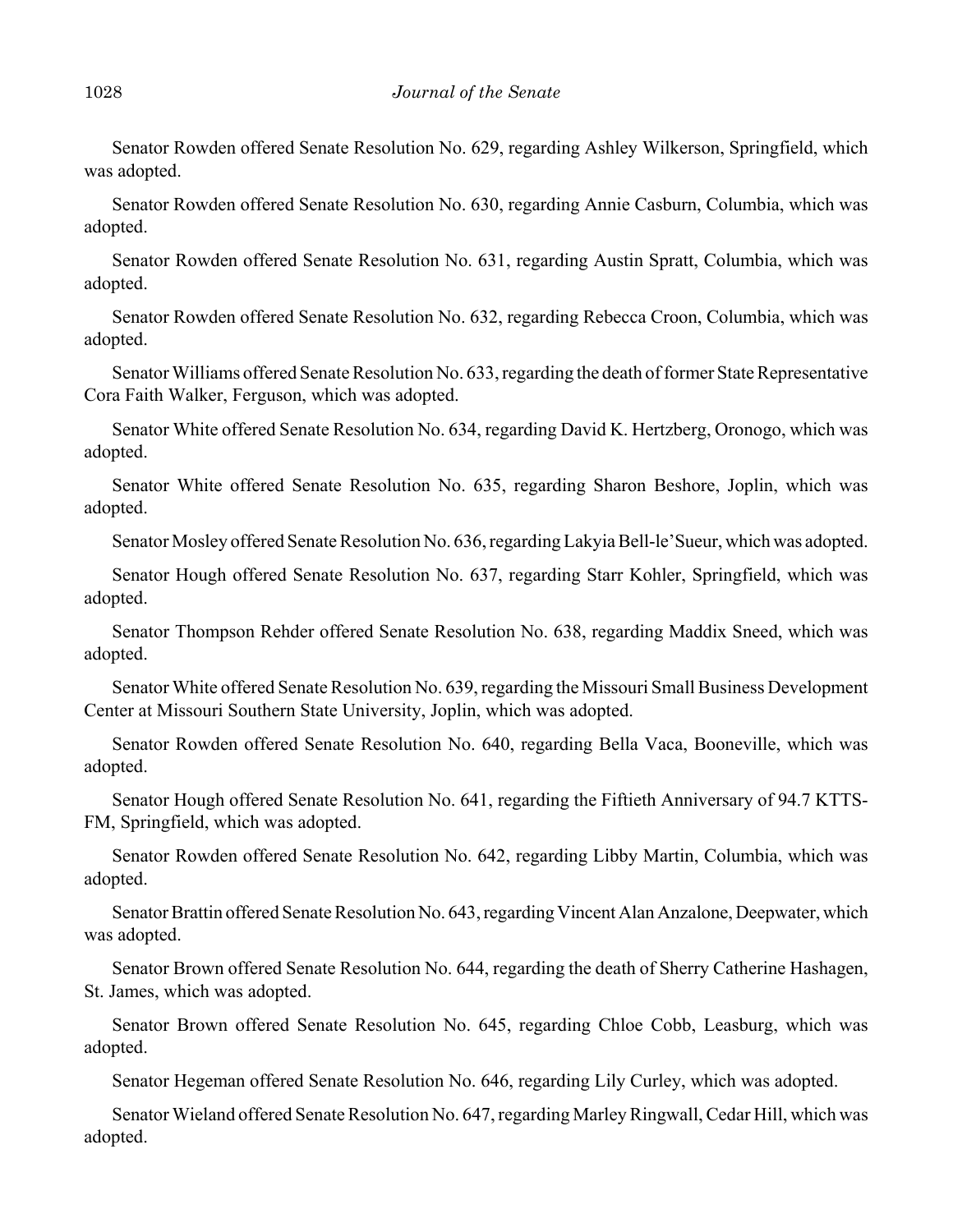Senator Luetkemeyer offered Senate Resolution No. 648, regarding Liam Garrett, which was adopted.

Senator Luetkemeyer offered Senate Resolution No. 649, regarding Kathy Nelson, Kansas City, which was adopted.

On behalf of Senator O'Laughlin, Senator Rowden offered Senate Resolution No. 650, regarding Grace Kirby, which was adopted.

Senator Bean offered Senate Resolution No. 651, regarding the death of Byron "Keith" Mitchell, Kennett, which was adopted.

Senator Bean offered Senate Resolution No. 652, regarding the death of Sean Droke, Senath, which was adopted.

Senator Bean offered Senate Resolution No. 653, regarding Julie Becker, Poplar Bluff, which was adopted.

Senator Bean offered Senate Resolution No. 654, regarding Dionne Thompson, Poplar Bluff, which was adopted.

Senator Bean offered Senate Resolution No. 655, regarding Janine Heath, Poplar Bluff, which was adopted.

Senator Bean offered Senate Resolution No. 656, regarding Deborah Young, Broseley, which was adopted.

Senator Crawford offered Senate Resolution No. 657, regarding Samuel Verbovshchuk, which was adopted.

Senator Eigel offered Senate Resolution No. 658, regarding Lincoln Quast, St. Peters, which was adopted.

Senator Bernskoetter offered Senate Resolution No. 659, regarding Maggie Deeken, Westphalia, which was adopted.

Senator Bernskoetter offered Senate Resolution No. 660, regarding Edward "Ed" Jean Aylward, Jefferson City, which was adopted.

Senator May offered Senate Resolution No. 661, regarding Fahtehaw Washington-Kirksey, which was adopted.

Senator Brattin offered Senate Resolution No. 662, regarding Chelsey O'Sullivan, which was adopted.

Senator White offered Senate Resolution No. 663, regarding Webb City Fire Department Battalion Chief Mark Metsker, Joplin, which was adopted.

Senators Bean and Thompson Rehder offered Senate Resolution No. 664, regarding Sheryl "Ms. Sherry" Branch-Maxwell, Charleston, which was adopted.

Senator Beck offered Senate Resolution No. 665, regarding Air Force Judge Advocate General Corps Major General Cassie Strom, St. Louis, which was adopted.

Senator Hoskins offered Senate Resolution No. 666, regarding Abby Elizabeth Martin, Dover, which was adopted.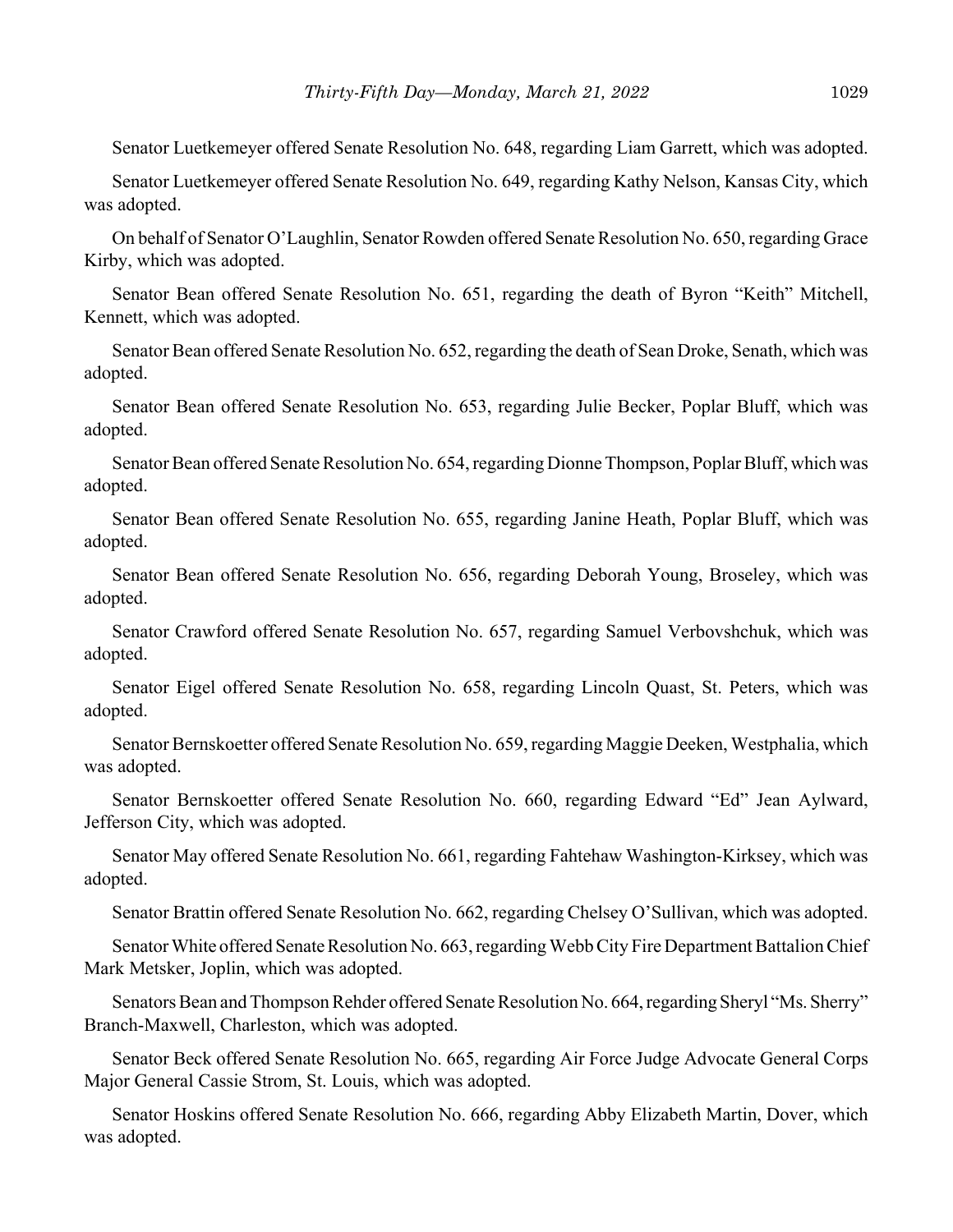Senator Razer offered Senate Resolution No. 667, regarding Lucia Thomas, which was adopted.

Senator Hoskins offered Senate Resolution No. 668, regarding Kaleigh Benson, Concordia, which was adopted.

Senator Hoskins offered Senate Resolution No. 669, regarding Suzanne Cooper, Warrensburg, which was adopted.

Senator Hoskins offered Senate Resolution No. 670, regarding Norna Cooper, Warrensburg, which was adopted.

Senator Bean offered Senate Resolution No. 671, regarding Diane Patterson, Poplar Bluff, which was adopted.

Senator Bean offered Senate Resolution No. 672, regarding Larry Todd Allen, Poplar Bluff, which was adopted.

Senator Schupp offered Senate Resolution No. 673, regarding Eagle Scout John "J.J." Peel, Warson Woods, which was adopted.

Senator Schupp offered Senate Resolution No. 674, regarding Jerrold Denis Rosen, Creve Coeur, which was adopted.

Senator Bernskoetter offered Senate Resolution No. 675, regarding Sharon Naught, Jefferson City, which was adopted.

# **REPORTS OF STANDING COMMITTEES**

Senator Hough, Chairman of the Committee on Governmental Accountability and Fiscal Oversight, submitted the following reports:

Mr. President: Your Committee on Governmental Accountability and Fiscal Oversight, to which were referred **SB 820**, **SS No. 2** for **SJR 38**, **SS** for **SCS** for **SB 724**, **SS No. 2** for **SCS** for **SB 745**, and **SB 743**, begs leave to report that it has considered the same and recommends that the bills and joint resolution do pass.

# **THIRD READING OF SENATE BILLS**

**SB 820**, introduced by Senator Burlison, entitled:

An Act to repeal sections 386.890 and 442.404, RSMo, and to enact in lieu thereof three new sections relating to renewable energy, with an effective date for a certain section.

Was taken up.

On motion of Senator Burlison, **SB 820** was read the 3rd time and passed by the following vote:

| YEAS—Senators |          |             |              |                |              |                 |
|---------------|----------|-------------|--------------|----------------|--------------|-----------------|
| Arthur        | Bean     | Beck        | Bernskoetter | <b>Brattin</b> | <b>Brown</b> | Burlison        |
| Cierpiot      | Crawford | Eigel       | Eslinger     | Gannon         | Hegeman      | Hoskins         |
| Hough         | Koenig   | Luetkemeyer | May          | Moon           | Mosley       | Onder           |
| Razer         | Riddle   | Rizzo       | Roberts      | Rowden         | Schupp       | Thompson Rehder |
| Washington    | White    | Wieland     | Williams-32  |                |              |                 |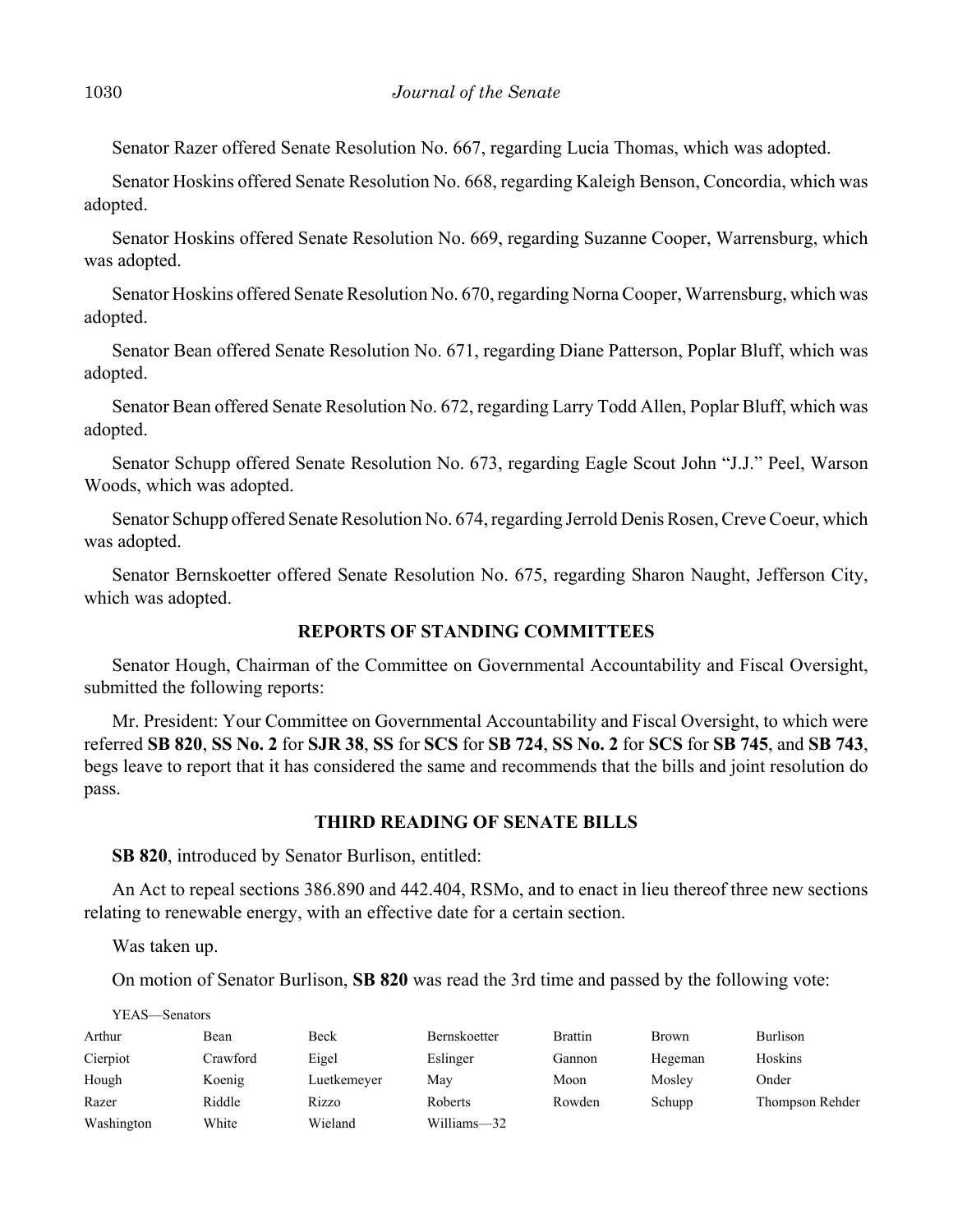NAYS—Senators—None

Absent—Senator Schatz—1

Absent with leave—Senator O'Laughlin—1

Vacancies—None

The President declared the bill passed.

On motion of Senator Burlison, title to the bill was agreed to.

Senator Burlison moved that the vote by which the bill passed be reconsidered.

Senator Rowden moved that motion lay on the table, which motion prevailed.

**SS No. 2** for **SJR 38**, introduced by Senator Luetkemeyer, entitled:

# SENATE SUBSTITUTE NO. 2 FOR SENATE JOINT RESOLUTION NO. 38

Joint Resolution submitting to the qualified voters of Missouri, an amendment repealing section 21 of article X of the Constitution of Missouri, and adopting one new section in lieu thereof relating to the funding of law enforcement agencies.

Was taken up.

On motion of Senator Luetkemeyer, **SS No. 2** for **SJR 38** was read the 3rd time and passed by the following vote:

| YEAS—Senators |              |                |         |          |          |                 |
|---------------|--------------|----------------|---------|----------|----------|-----------------|
| Bean          | Bernskoetter | <b>Brattin</b> | Brown   | Burlison | Cierpiot | Crawford        |
| Eigel         | Eslinger     | Gannon         | Hegeman | Hoskins  | Koenig   | Luetkemeyer     |
| Moon          | Onder        | Riddle         | Rizzo   | Rowden   | Schatz   | Thompson Rehder |
| White         | Wieland-23   |                |         |          |          |                 |
| NAYS-Senators |              |                |         |          |          |                 |
| Arthur        | Beck         | Hough          | May     | Mosley   | Razer    | Roberts         |
| Schupp        | Washington   | Williams—10    |         |          |          |                 |

Absent—Senators—None

Absent with leave—Senator O'Laughlin—1

Vacancies—None

The President declared the bill passed.

On motion of Senator Luetkemeyer, title to the bill was agreed to.

Senator Luetkemeyer moved that the vote by which the bill passed be reconsidered.

Senator Rowden moved that motion lay on the table, which motion prevailed.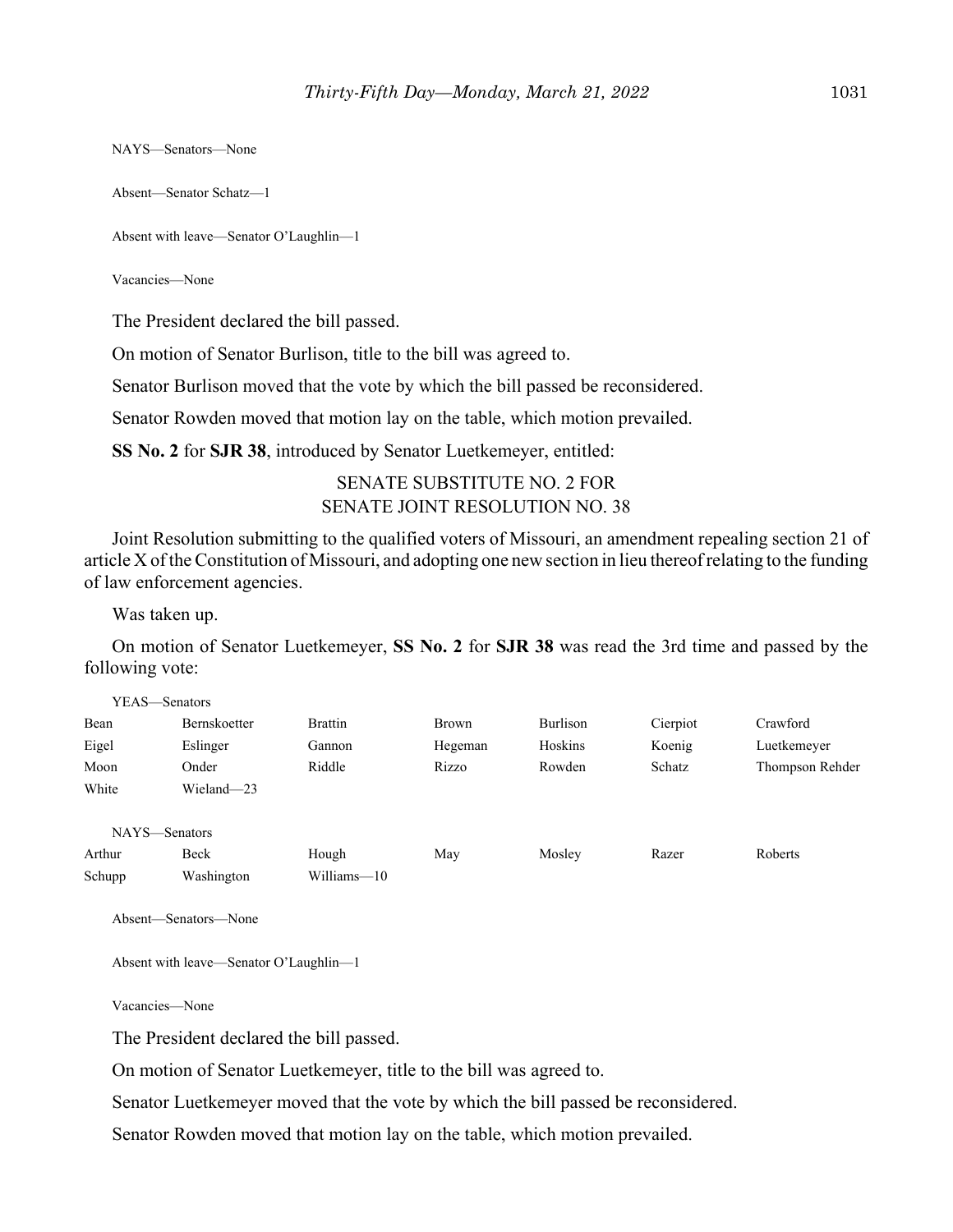# **SS No. 2** for **SCS** for **SB 745**, introduced by Senator Cierpiot, entitled:

# SENATE SUBSTITUTE NO. 2 FOR SENATE COMMITTEE SUBSTITUTE FOR SENATE BILL NO. 745

An Act to repeal sections 144.030, 386.890, 393.1700, 393.1715, and 610.021, RSMo, and to enact in lieu thereof seven new sections relating to utilities.

Was taken up.

Pursuant to Rule 91, Senator Hegeman requested unanimous consent of the Senate to be excused from voting on the 3rd reading of **SS No. 2** for **SCS** for **SB 745**, which request was granted.

On motion of Senator Cierpiot, **SS No. 2** for **SCS** for **SB 745** was read the 3rd time and passed by the following vote:

| YEAS—Senators   |            |                     |                |              |             |             |
|-----------------|------------|---------------------|----------------|--------------|-------------|-------------|
| Bean            | Beck       | <b>Bernskoetter</b> | <b>Brattin</b> | <b>Brown</b> | Burlison    | Cierpiot    |
| Crawford        | Eslinger   | Gannon              | Hoskins        | Hough        | Koenig      | Luetkemeyer |
| May             | Razer      | Riddle              | Rizzo          | Roberts      | Rowden      | Schatz      |
| Thompson Rehder | Washington | White               | Wieland        | Williams—26  |             |             |
| NAYS—Senators   |            |                     |                |              |             |             |
| Arthur          | Eigel      | Moon                | Mosley         | Onder        | Schupp $-6$ |             |
|                 |            |                     |                |              |             |             |

Absent—Senators—None

```
Absent with leave—Senator O'Laughlin—1
```

```
Excused from voting—Senator Hegeman—1
```
Vacancies—None

The President declared the bill passed.

On motion of Senator Cierpiot, title to the bill was agreed to.

Senator Cierpiot moved that the vote by which the bill passed be reconsidered.

Senator Rowden moved that motion lay on the table, which motion prevailed.

The Senate observed a moment of silence in memory of former State Representative Cora Faith Walker.

**SB 743**, introduced by Senator Crawford, entitled:

An Act to repeal sections 32.087, 94.900, 94.902, 137.115, 144.010, 144.011, 190.800, 190.803, 190.806, and 190.815, RSMo, and to enact in lieu thereof twelve new sections relating to taxation.

Was taken up.

On motion of Senator Crawford, **SB 743** was read the 3rd time and passed by the following vote:

YEAS—Senators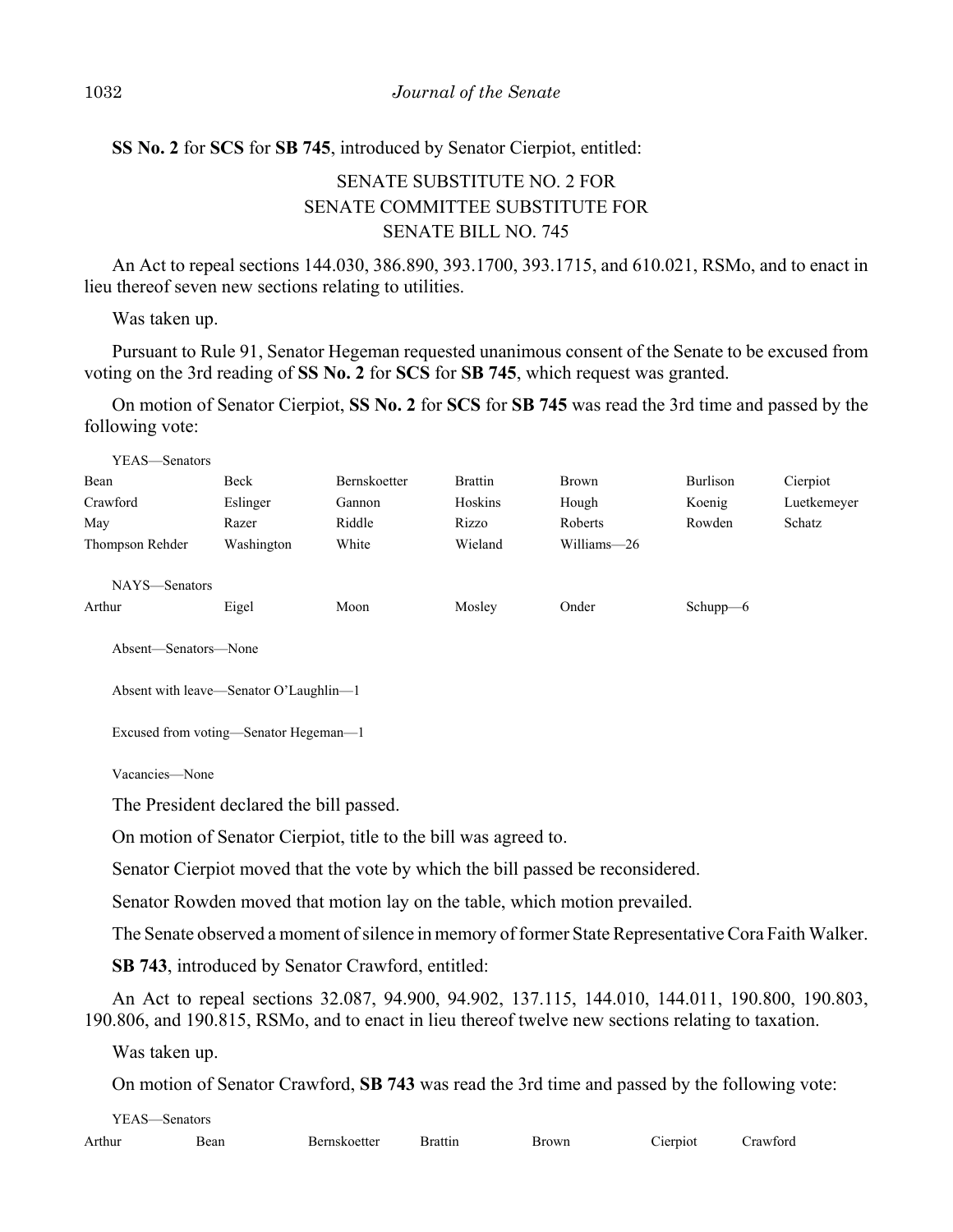| Eigel<br>Luetkemeyer<br>Schatz | Eslinger<br>Mosley<br>Washington | Gannon<br>Onder<br>White | Hegeman<br>Razer<br>Wieland | Hoskins<br>Rizzo<br>Williams-26 | Hough<br>Roberts | Koenig<br>Rowden  |
|--------------------------------|----------------------------------|--------------------------|-----------------------------|---------------------------------|------------------|-------------------|
| NAYS-Senators<br>Beck          | Burlison                         | May                      | Moon                        | Riddle                          | Schupp           | Thompson Rehder-7 |

Absent—Senators—None

Absent with leave—Senator O'Laughlin—1

Vacancies—None

The President declared the bill passed.

On motion of Senator Crawford, title to the bill was agreed to.

Senator Crawford moved that the vote by which the bill passed be reconsidered.

Senator Rowden moved that motion lay on the table, which motion prevailed.

**SS** for **SCS** for **SB 724**, introduced by Senator Hegeman, entitled:

# SENATE SUBSTITUTE FOR SENATE COMMITTEE SUBSTITUTE FOR SENATE BILL NO. 724

An Act to repeal sections 50.800, 50.810, 50.815, 50.820, and 105.145, RSMo, and to enact in lieu thereof four new sections relating to financial statements of political subdivisions, with penalty provisions.

Was taken up.

On motion of Senator Hegeman, **SS** for **SCS** for **SB 724** was read the 3rd time and passed by the following vote:

| YEAS—Senators        |                                        |              |                |                 |            |          |
|----------------------|----------------------------------------|--------------|----------------|-----------------|------------|----------|
| Arthur               | Bean                                   | Bernskoetter | <b>Brattin</b> | Brown           | Burlison   | Cierpiot |
| Crawford             | Eigel                                  | Eslinger     | Gannon         | Hegeman         | Hoskins    | Hough    |
| Koenig               | Luetkemeyer                            | May          | Moon           | Mosley          | Onder      | Razer    |
| Rizzo                | Roberts                                | Rowden       | Schatz         | Thompson Rehder | Washington | White    |
| Wieland-29           |                                        |              |                |                 |            |          |
| NAYS-Senators        |                                        |              |                |                 |            |          |
| Beck                 | Riddle                                 | Schupp       | Williams-4     |                 |            |          |
| Absent—Senators—None |                                        |              |                |                 |            |          |
|                      | Absent with leave—Senator O'Laughlin—1 |              |                |                 |            |          |
| Vacancies-None       |                                        |              |                |                 |            |          |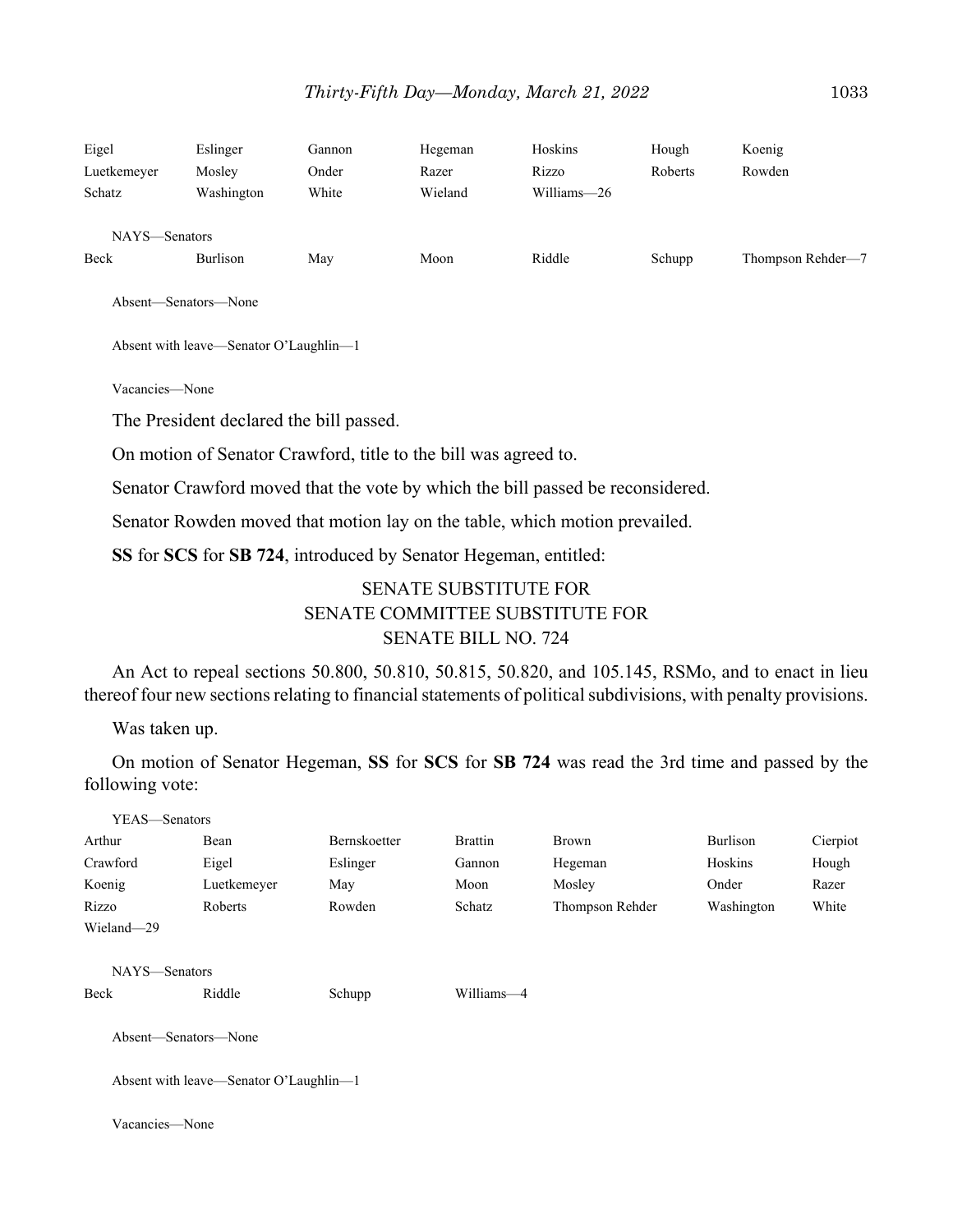The President declared the bill passed.

On motion of Senator Hegeman, title to the bill was agreed to.

Senator Hegeman moved that the vote by which the bill passed be reconsidered.

Senator Rowden moved that motion lay on the table, which motion prevailed.

## **SENATE BILLS FOR PERFECTION**

At the request of Senator Eslinger, **SB 702**, **SB 636**, **SB 651**, and **SB 693**, with **SCS**, was placed on the Informal Calendar.

Senator Beck moved that **SB 710** be taken up for perfection, which motion prevailed.

Senator Hough assumed the Chair.

On motion of Senator Beck, **SB 710** was declared perfected and ordered printed.

Senator Hoskins moved that **SB 807** be taken up for perfection, which motion prevailed.

Senator Hoskins offered **SS** for **SB 807**, entitled:

# SENATE SUBSTITUTE FOR SENATE BILL NO. 807

An Act to repeal sections 130.029, 143.022, 143.071, 143.081, and 143.121, RSMo, and to enact in lieu thereof eight new sections relating to corporations.

Senator Hoskins moved that **SS** for **SB 807** be adopted.

Senator Arthur offered **SA 1**, which was read:

#### SENATE AMENDMENT NO. 1

Amend Senate Substitute for Senate Bill No. 807, Pages 2-3, Section 130.029, by striking all of said section from the bill; and

Further amend the title and enacting clause accordingly.

Senator Arthur moved that the above amendment be adopted, which motion prevailed.

Senator Hoskins moved that **SS** for **SB 807**, as amended, be adopted, which motion prevailed.

On motion of Senator Hoskins, **SS** for **SB 807**, as amended, was declared perfected and ordered printed.

Senator Bernskoetter moved that **SB 665** be taken up for perfection, which motion prevailed.

Senator Bernskoetter offered **SS** for **SB 665**, entitled:

# SENATE SUBSTITUTE FOR SENATE BILL NO. 665

An Act to repeal section 288.132, RSMo, and section 288.036 as enacted by house bill no. 150, ninetyeighth general assembly, first regular session, section 288.036 as enacted by house bill no. 1456, ninetythird general assembly, second regular session, section 288.060 as enacted by house bill no. 150, ninety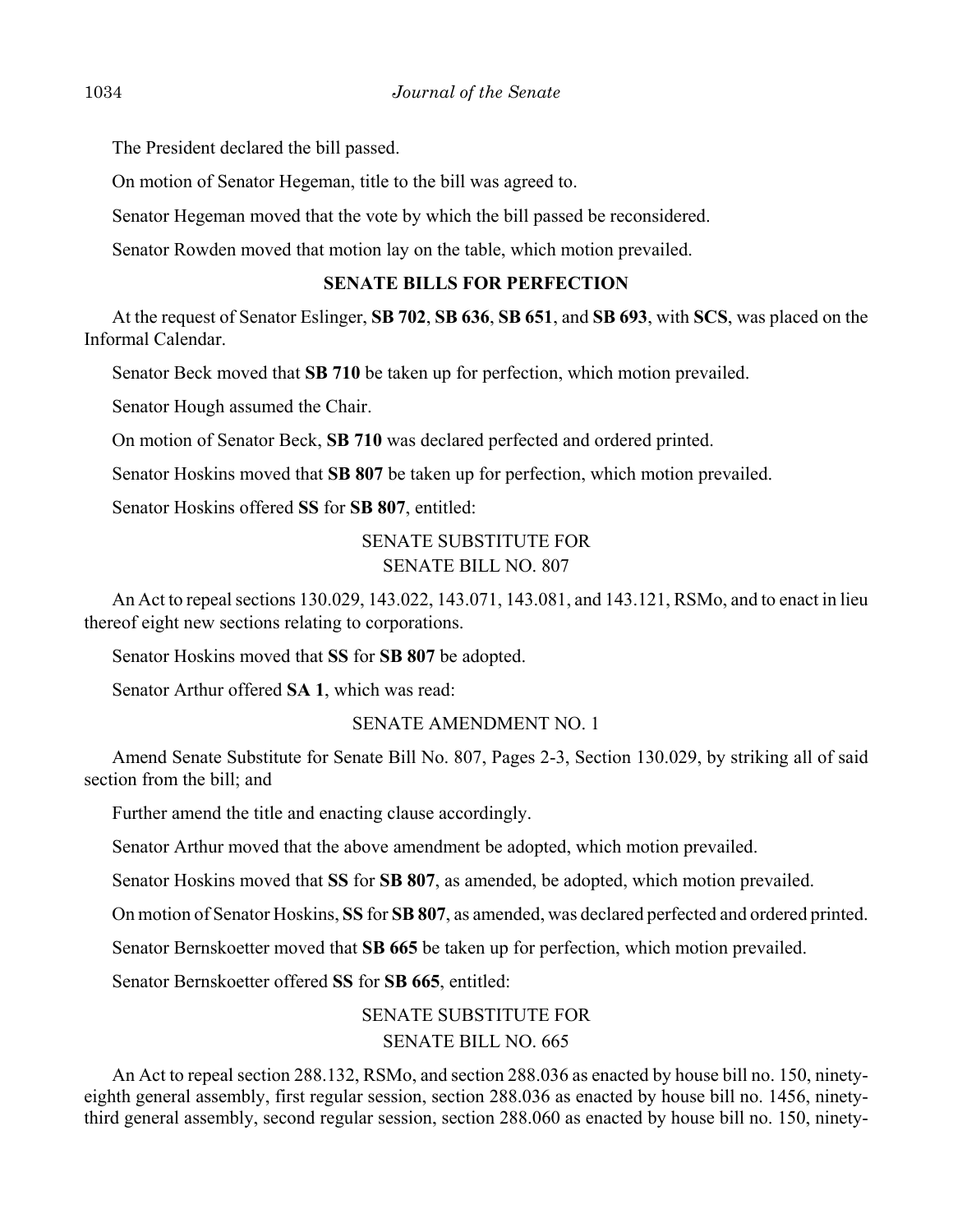eighth general assembly, first regular session, and section 288.060 as enacted by house bill no. 163, ninetysixth general assembly, first regular session, and to enact in lieu thereof five new sections relating to employment security, with an effective date for certain sections and an emergency clause for a certain section.

Senator Bernskoetter moved that **SS** for **SB 665** be adopted.

Senator Bean assumed the Chair.

Senator Hough assumed the Chair.

Senator Bean assumed the Chair.

Senator Hough assumed the Chair.

At the request of Senator Bernskoetter, **SB 665**, with **SS** (pending), was placed on the Informal Calendar.

Senator Luetkemeyer moved that **SB 834**, with **SCS**, be taken up for perfection, which motion prevailed.

**SCS** for **SB 834**, entitled:

## SENATE COMMITTEE SUBSTITUTE FOR SENATE BILL NO. 834

An Act to amend chapter 217, RSMo, by adding thereto eight new sections relating to the establishment of a correctional center nursery program.

Was taken up.

Senator Luetkemeyer moved that **SCS** for **SB 834** be adopted.

Senators Luetkemeyer and Thompson Rehder offered **SS** for **SCS** for **SB 834**, entitled:

# SENATE SUBSTITUTE FOR SENATE COMMITTEE SUBSTITUTE FOR SENATE BILL NO. 834

An Act to amend chapter 217, RSMo, by adding thereto eight new sections relating to the establishment of a correctional center nursery program.

Senator Luetkemeyer moved that **SS** for **SCS** for **SB 834** be adopted, which motion prevailed.

On motion of Senator Luetkemeyer, **SS** for **SCS** for **SB 834** was declared perfected and ordered printed.

# **REPORTS OF STANDING COMMITTEES**

Senator Rowden, Chairman of the Committee on Rules, Joint Rules, Resolutions and Ethics, submitted the following reports:

Mr. President: Your Committee on Rules, Joint Rules, Resolutions and Ethics, to which were referred **SS** for **SB 807** and **SB 710**, begs leave to report that it has examined the same and finds that the bills have been truly perfected and that the printed copies furnished the Senators are correct.

#### **REFERRALS**

President Pro Tem Schatz referred **SS No. 2** for **SCS** for **SB 649** to the Committee on Governmental Accountability and Fiscal Oversight.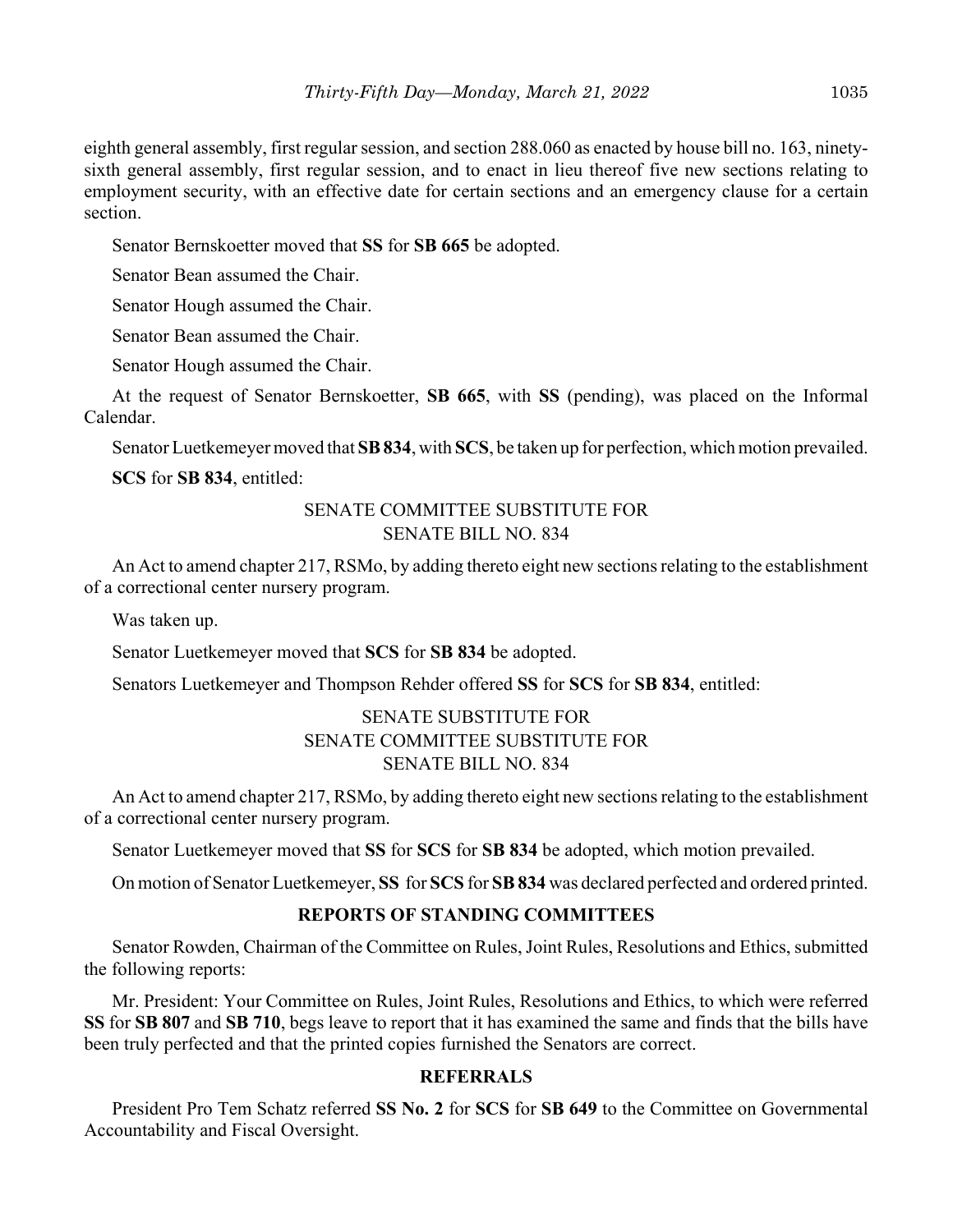President Pro Tem Schatz referred **SR 626** to the Committee on Rules, Joint Rules, Resolutions and Ethics.

#### **RESOLUTIONS**

Senator Schupp offered Senate Resolution No. 676, regarding Ali Kindle Hogan, St. Louis, which was adopted.

Senator Bean offered Senate Resolution No. 677, regarding Elizabeth Nichole Roberts, Grandin, which was adopted.

Senator Bean offered Senate Resolution No. 678, regarding Ricky Charles Sparks, Ellsinore, which was adopted.

#### **INTRODUCTION OF GUESTS**

Senator Bean introduced to the Senate, Steve and Nancy Proctor, Poplar Bluff.

On motion of Senator Rowden, the Senate adjourned under the rules.

# SENATE CALENDAR  $\mathcal{L}$

# THIRTY-SIXTH DAY–TUESDAY, MARCH 22, 2022

# FORMAL CALENDAR

#### SECOND READING OF SENATE BILLS

| SB 1197-Mosley     | SB 1210-May      |
|--------------------|------------------|
| SB 1198-Mosley     | SB 1211-Bean     |
| SB 1199-Mosley     | SB 1212-Crawford |
| SB 1200-Gannon     | SB 1213-Crawford |
| SB 1201-Rizzo      | SB 1214-White    |
| SB 1202-Koenig     | SB 1215-Schupp   |
| SB 1203-Koenig     | SB 1216-Cierpiot |
| SB 1204-Eigel      | SB 1217-Hegeman  |
| SB 1205-Washington | SB 1218-Hegeman  |
| SB 1206-Onder      | SB 1219-Gannon   |
| SB 1207-Onder      | SB 1220-Gannon   |
| SB 1208-Moon       | SB 1221-Eslinger |
| SB 1209-May        | SB 1222-Eslinger |
|                    |                  |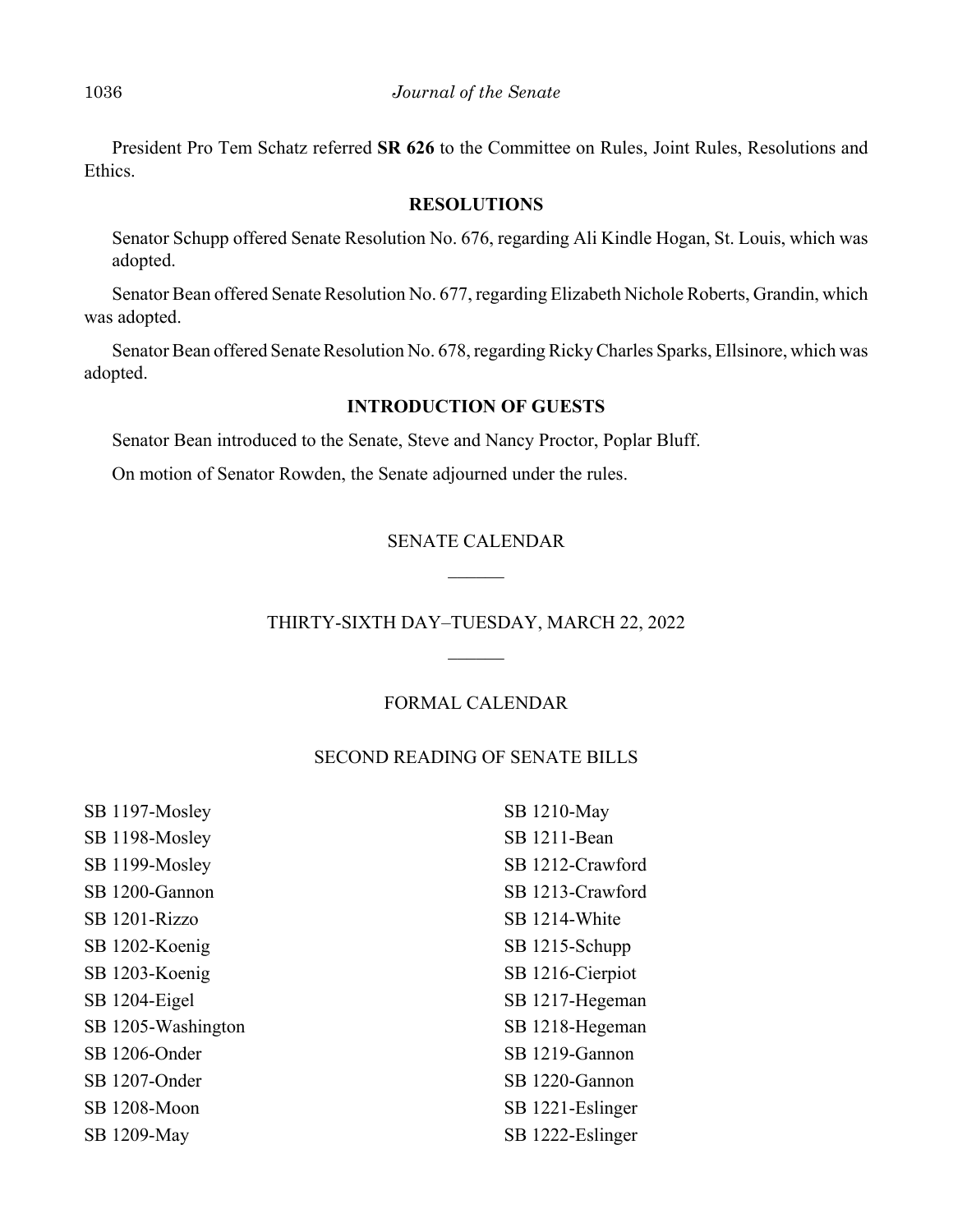SB 1223-Brattin SB 1224-Brattin SB 1225-Brattin SB 1226-Brattin SB 1227-Brattin SB 1228-Bernskoetter SB 1229-Brown SB 1230-Washington SB 1231-O'Laughlin SB 1232-O'Laughlin SB 1233-Roberts SB 1234-Roberts SB 1235-May SB 1236-Schatz SB 1237-Schatz SB 1238-Schatz SB 1239-Rizzo

SB 1240-Brattin SB 1241-Brattin SB 1242-Brattin SB 1243-Hegeman SJR 47-Moon SJR 48-Moon SJR 49-Mosley SJR 50-Eigel SJR 51-Cierpiot SJR 52-Koenig SJR 53-Onder SJR 54-Bernskoetter SJR 55-Schatz SJR 56-Schatz SJR 57-Schatz SJR 58-Schatz SJR 59-Brattin

#### HOUSE BILLS ON SECOND READING

HCS for HJR 91 HB 1878-Simmons HJR 94-Simmons HB 1584-Murphy HCS for HB 2304 HCS for HBs 1897 & 2414 HB 1724-Hudson HCS for HB 1732 HB 1473-Pike

HB 1481-Dinkins HB 2366-Shields HB 1713-Riley HB 1738-Dogan HCS for HB 2168 HCS for HBs 1743 & 2185 HB 1541-McGirl HB 1600-Chipman HB 1725-Hudson

# THIRD READING OF SENATE BILLS

SS#2 for SCS for SB 649-Eigel (In Fiscal Oversight)

SS for SB 807-Hoskins SB 710-Beck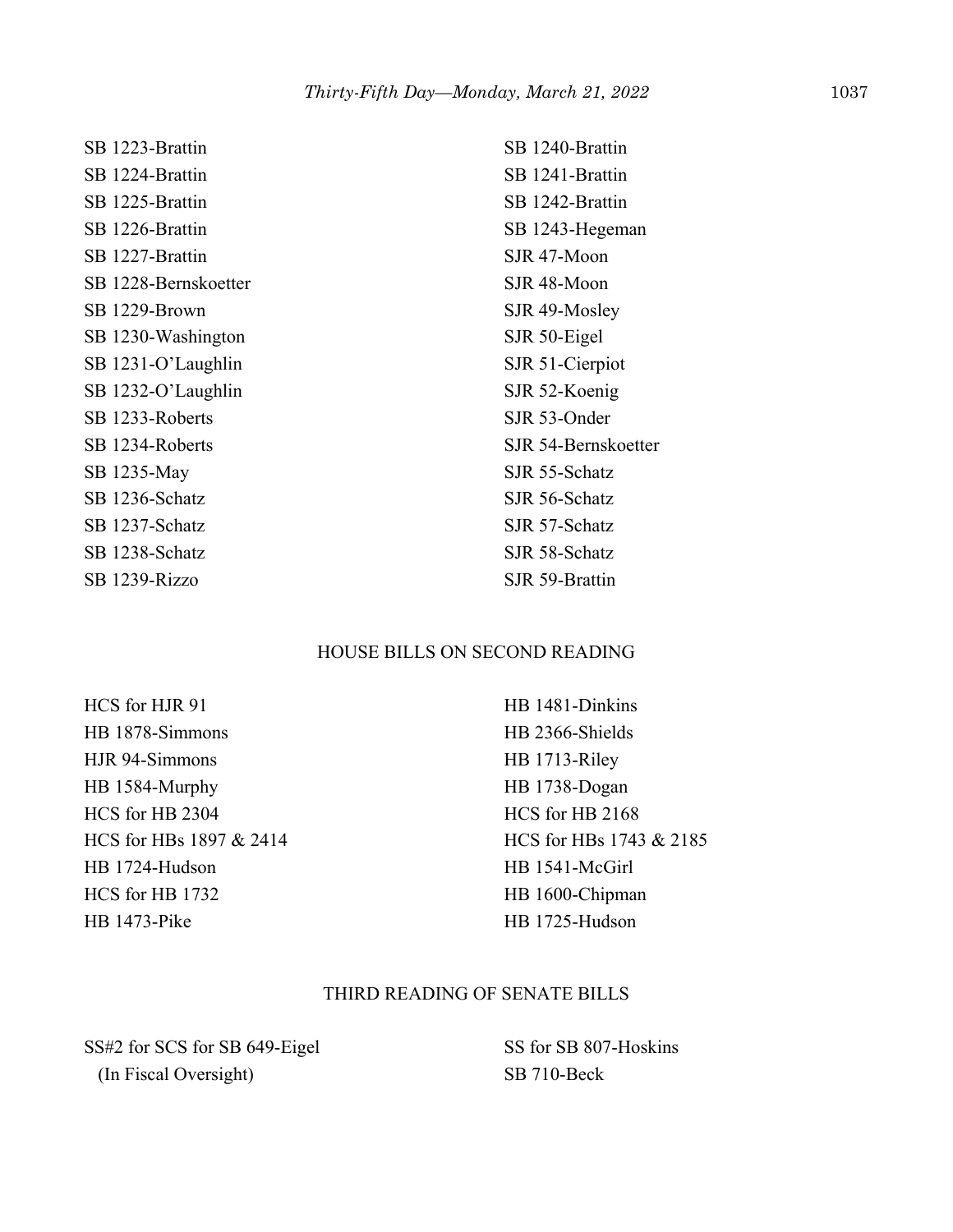#### SENATE BILLS FOR PERFECTION

- 1. SB 798-Mosley 2. SB 667-Burlison 3. SB 758-Hough, with SCS 4. SB 726-Onder 5. SB 761-Brown 6. SB 657-Cierpiot 7. SB 725-Hegeman, with SCS 8. SB 783-Eslinger, with SCS
- 9. SB 938-White, with SCS

10. SB 931-Koenig, with SCS 11. SJR 46-Cierpiot 12. SB 756-White, with SCS 13. SB 968-Burlison, with SCS 14. SBs 777 & 808-Brattin, with SCS 15. SB 683-O'Laughlin, with SCS 16. SB 997-Bernskoetter 17. SB 650-Eigel

#### HOUSE BILLS ON THIRD READING

#### HB 2162-Deaton (Hegeman)

#### INFORMAL CALENDAR

#### SENATE BILLS FOR PERFECTION

SB 631-Hegeman, with SCS SB 648-Rowden SB 663-Bernskoetter, with SCS SB 664-Bernskoetter SB 665-Bernskoetter, with SS (pending) SB 690-Thompson Rehder SBs 698 & 639-Gannon, et al, with SCS, SA 1 & SA 1 to SA 1 (pending) SBs 702, 636, 651, & 693-Eslinger, with SCS SB 732-Hoskins, with SCS

SB 762-Brown, with SS & SA 4 (pending) SBs 775, 751 & 640-Thompson Rehder and Schupp, with SCS, SS for SCS & SA 1 (pending) SB 823-White, with SS, SA 2 & point of order (pending) SB 850-Bean, with SCS SB 869-Koenig SJR 39-Luetkemeyer SJR 41-Roberts and Mosley

# HOUSE BILLS ON THIRD READING

HCS for HB 2117, with SA 1 (pending) (Bernskoetter)